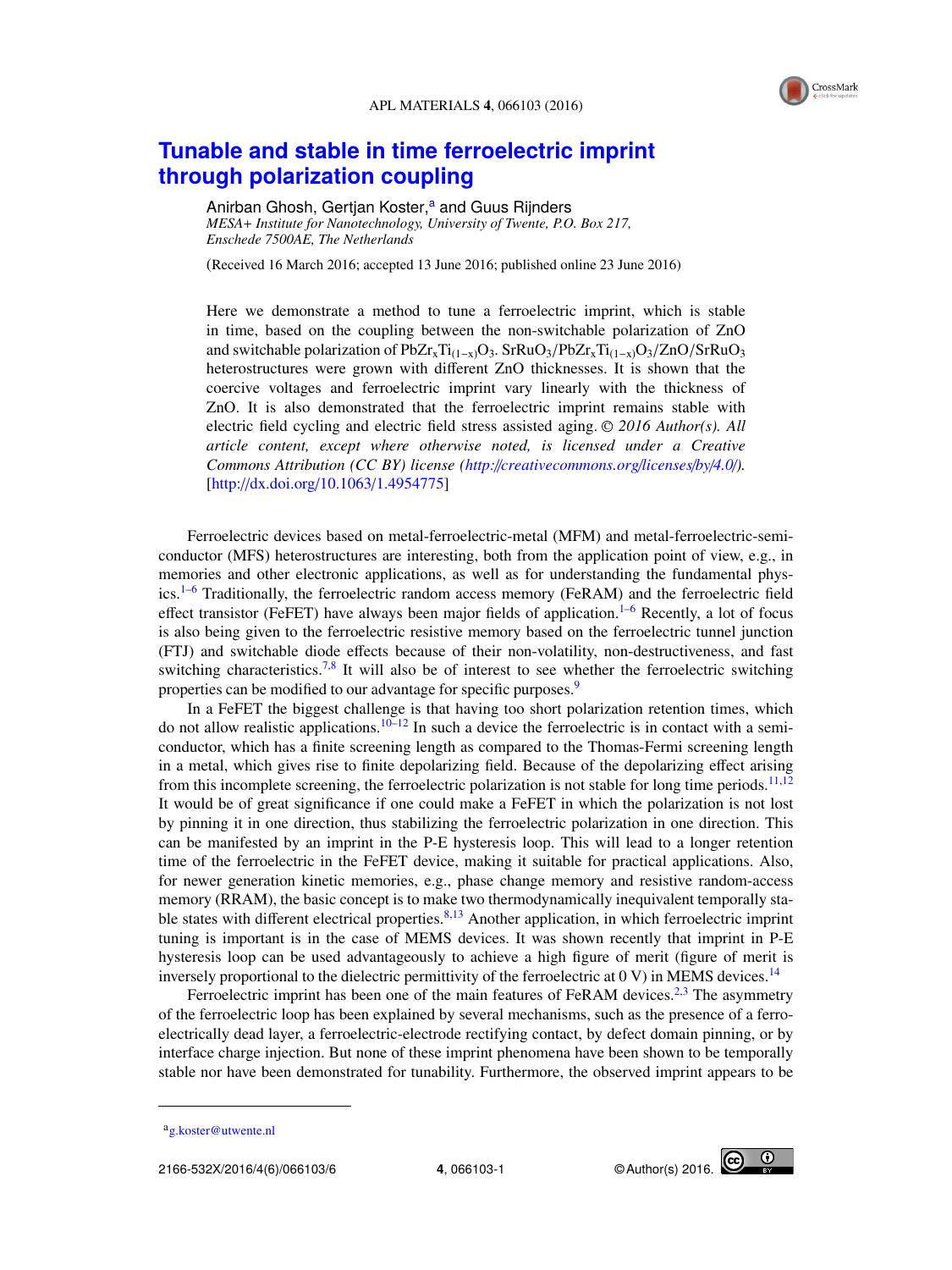very much processing dependent.<sup>15–19</sup> For all the above cases, it would be helpful if one could devise a method to create a ferroelectric imprint which is temporally stable on multiple cycling, tunable, and process independent.

In this paper we report on a simple concept to tune the imprint of a ferroelectric which is temporally stable and in principle should be process independent. To achieve the goal of stabilizing one state of polarization over another, we have chosen heterostructures of ZnO and  $PbZ<sub>0.58</sub>Ti<sub>0.42</sub>O<sub>3</sub>$  $(PZT(58/42))$  as a model system.  $PZT(58/42)$  in the rhombohedral phase (space group R3m) has a ferroelectric polarization along the  $(111)$ <sub>c</sub> direction.<sup>20</sup> ZnO in its parent wurtzite structure (space group P6<sub>3</sub>cm) has a non-switchable polarization along the  $(0001)$ <sub>h</sub> direction.<sup>20,21</sup> Growing the PZT along the (pseudo) cubic  $(111)$ <sub>c</sub> direction provides us with the unique opportunity to study interaction between the switchable and non-switchable polarization at the interface. Because of the non-switchable polarization of ZnO, one polarization state of PZT should be more stable than the other. The electric field due to the dipole is directly proportional to the thickness of the layer  $(d_{ZnO})$ and its in-built polarization  $(P_{ZnO})$ .<sup>22</sup> Hence, it would be very important to see how the ferroelectric imprint varies with the thickness of the ZnO. The thickness of the non-switchable ZnO layer is  $d_{ZnO}$ , and the thickness of the switchable PZT is d<sub>PZT</sub>. The dielectric permittivity and polarization of ZnO and PZT are  $\varepsilon_{ZnO}$ ,  $\varepsilon_{PZT}$  and P<sub>ZnO</sub>, P<sub>PZT</sub>, respectively. On applying the condition of the continuity of the electric displacement field across the PZT/ZnO interface and on calculating the applied voltage *Vapp* across the layer stack, we can write

$$
P_{PZT} + \varepsilon_0 \varepsilon_{PZT} E_{PZT} = P_{ZnO} + \varepsilon_0 \varepsilon_{ZnO} E_{ZnO},\tag{1}
$$

$$
V_{app} = E_{PZT}d_{PZT} + E_{ZnO}d_{ZnO}.
$$
 (2)

 $E_{ZnO}$  and  $E_{PZT}$  are the electric fields across the piezoelectric and the ferroelectric, respectively, and  $V_{app}$  is the applied voltage. In order to find the offset voltage,  $V_{off}$ , i.e., the difference in voltage that can produce the same amount of switching for both the biases, we need to balance the  $V_{PZT}$  for both the biases. The intrinsic coercive field of the PZT will remain the same, only the applied voltage across the PZT will get changed for opposite biases due to the built-in field. Following this we arrive at

$$
V_{PZT} = V_{app} - V_{off} + d_{ZnO}(P_{PZT} + \varepsilon_0 \varepsilon_{PZT} E_{PZT}) / \varepsilon_0 \varepsilon_{ZnO},
$$
\n(3)

$$
V_{off} = P_{ZnO}d_{ZnO}/\epsilon_0 \epsilon_{ZnO}.
$$
\n(4)

It can be seen from Equation (4) that the imprint  $(V_{\text{off}})$  is linearly dependent on the thickness of the non-switchable ZnO. In order to obtain a high imprint the non-switchable material should have a high polarization and a low dielectric constant. But on the other hand a low dielectric constant material will also increase the operating voltage, as is evident from Equation (3). We can also see from Equation (3)  $(d_{ZnO}(P_{PZT} + \varepsilon_0 \varepsilon_{PZT}E_{PZT})/\varepsilon_0 \varepsilon_{ZnO})$  that the presence of ZnO also leads to a symmetric increase (with respect to voltage) of coercive voltage with ZnO thickness. In our case the  $d_{PZT}$  is fixed at 1  $\mu$ m, whereas  $d_{ZnO}$  is varied from 25 nm to 150 nm. The presence of free charge carriers can in effect lead to the accumulation of free charge carriers at the PZT-ZnO interface. If σ represents the trapped free charge carriers at the interface, then

$$
V_{off} = (P_{ZnO} + \sigma) d_{ZnO} / \varepsilon_0 \varepsilon_{ZnO}.
$$
 (5)

It will in effect lead to a decrease of  $V_{\text{off}}$ .  $^{17,23,24}$ 

Herein, we show that we can tune the imprint in a ferroelectric by changing the thickness of the non-switching ZnO layer which is temporally stable. Capacitor structures of  $SFRuO<sub>3</sub>$  $(80 \text{ nm})/PZT(58/42)$  (1000 nm)/ZnO(25-150 nm)/SrRuO<sub>3</sub> (80 nm) were fabricated on STiO<sub>3</sub> (111) substrates using pulsed laser deposition followed by photolithography and etching.<sup>25</sup> In Figure  $1(a)$ we provide the schematic of the device structures. For the purpose of tuning the ferroelectric imprint, devices with four different thicknesses of ZnO, 25 nm, 50 nm, 100 nm, and 150 nm, and a device without ZnO were fabricated. Hereon, we name these samples as PZT25, PZT50, PZT100, PZT150 and PZT0, respectively. The SrRuO<sub>3</sub> and PZT grow epitaxially on SrTiO<sub>3</sub> in the  $(111)<sub>c</sub>$ direction, whereas ZnO grows preferentially in the  $(0001)$ <sub>h</sub> direction. From the reciprocal space map it was seen that the PZT films are fully strain relaxed. (For more details about the structural characterizations please refer to our paper in Advanced Functional Materials.<sup>9</sup>)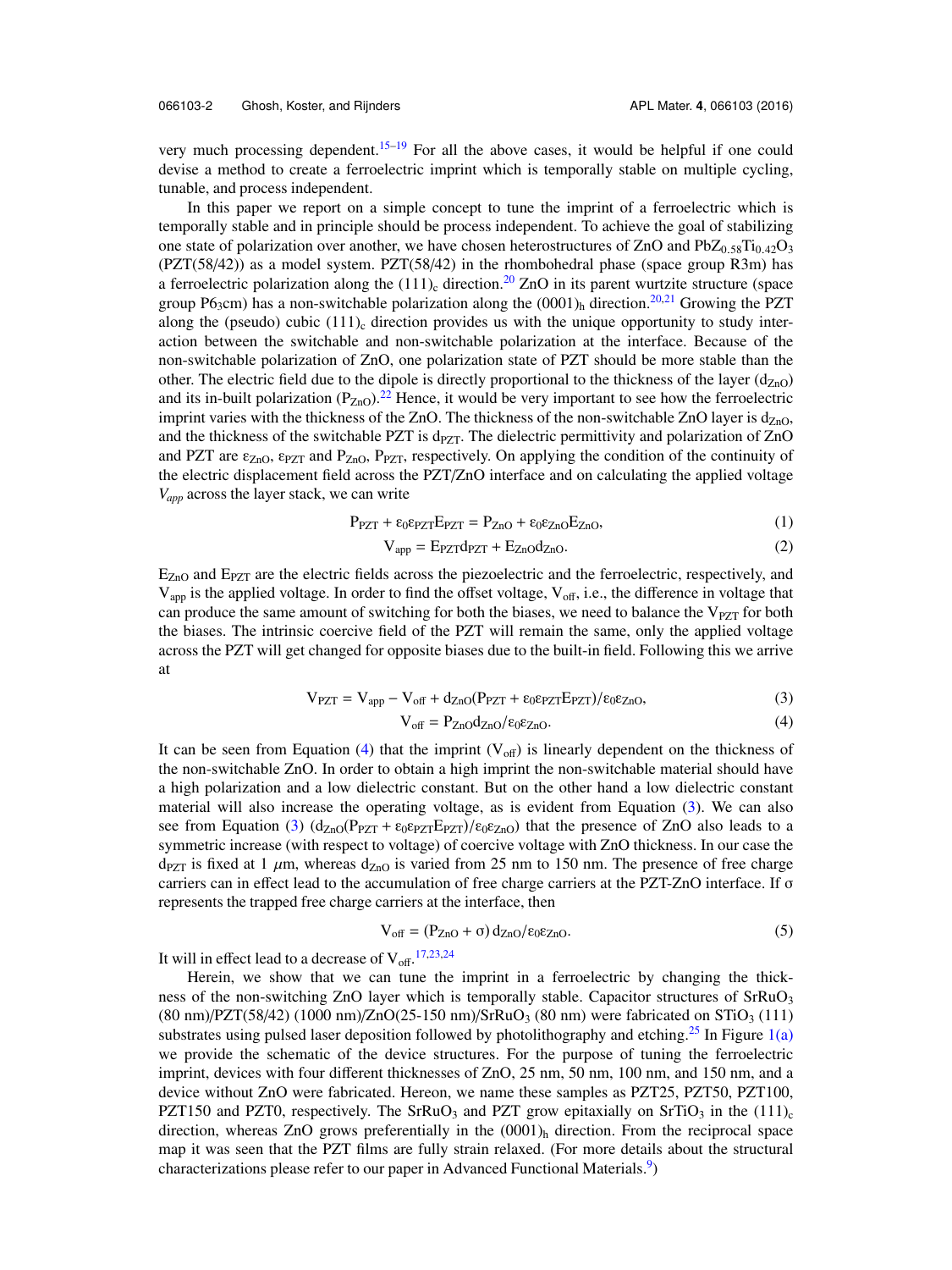

FIG. 1. Schematic of the devices and ferroelectric P-E hysteresis loop measured at 100 Hz of the PZT and PZT100. (a) Device structure of the heterostructure used for imprint control. The thickness of the PZT was kept fixed at  $1 \mu$ m and the ZnO thickness was varied from 25 nm to 150 nm. (b) The figure shows significant imprint for the PZT100 sample as well as opening up of the loop due to increase in the coercive fields.

In order to measure the tuning of the ferroelectric hysteresis with ZnO thickness, we measured the P-E hysteresis loop for the four different thicknesses of ZnO along with PZT without any ZnO. The ferroelectric characterizations were carried out at room temperature using aixACCT 3000 TF Analyzer setup. In Figure  $1(b)$  we show the P-E hysteresis loops of the PZT0 and PZT100 devices measured at 100 Hz. It is observed that for the device without ZnO layer (PZT0) the saturation polarization (P<sub>s</sub>) is around 34  $\mu$ C/cm<sup>2</sup> and the coercive voltages are approximately  $\pm$ 3 MV/m. In the case of the PZT100 sample the saturation polarization was 34  $\mu$ C/cm<sup>2</sup> and the coercive voltages were −9.33 MV/m and 21.55 MV/m, respectively, for the negative and positive biases. In Figure 2, we plot the coercive fields for the opposite biases of all the samples, the hysteresis loop opens up with increasing thickness of ZnO, and the coercive voltages also increase linearly with ZnO thickness according to Equation (3). To see the actual tunability of the imprint due to the fixed polarization of ZnO, we plot in Figure 3 the offset voltage (V<sub>off</sub>) (imprint (V<sub>c+</sub> + V<sub>c−</sub>)/2) (Equation (3)). We can see that the  $V_{off}$  is linearly proportional to the thickness of ZnO as in Equation (3). The coercive voltage was nearly independent of the measurement frequency  $(10 \text{ Hz}-10 \text{ kHz})$ .<sup>3,26</sup> Defect dynamics involving charging/discharging of the defect states result in large frequency dispersion of the hysteresis loops in ferroelectrics.  $3,26,27$  This shows that our electrical measurements are not dominated by defects and other relaxation mechanisms. This frequency dispersion study of our ferroelectric hysteresis loop shows that our measurements are not dominated by artefacts resulting



FIG. 2. Coercive field as function of ZnO thickness. This figure shows the linear variance of the coercive fields with the thickness of ZnO layer measured at 100 Hz.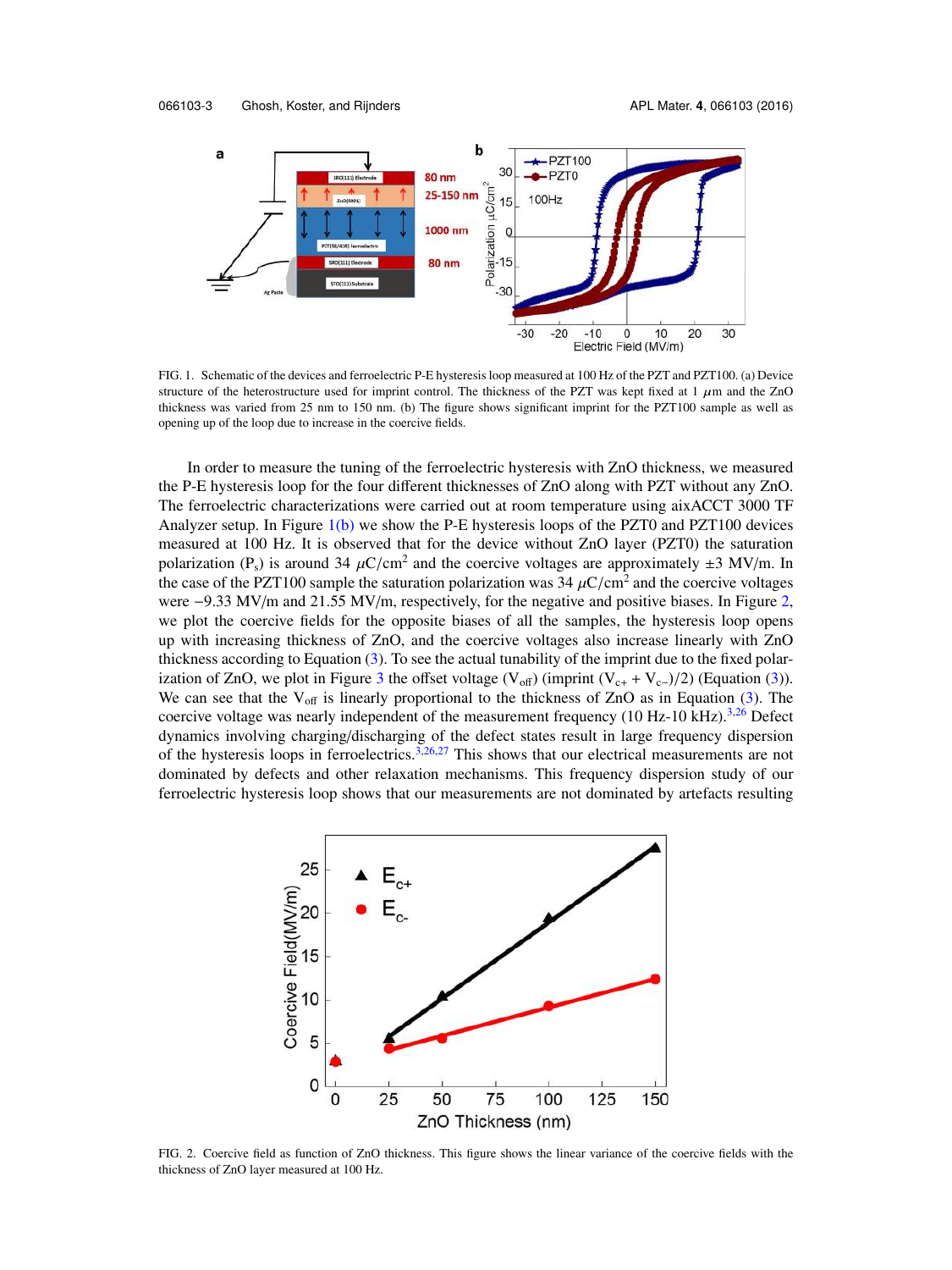

FIG. 3. Tuning of the imprint and with ZnO thickness and effect of annealing. (a) Imprint (Offset voltage) of PZT (thickness fixed at  $1 \mu$ m) samples measured as a function of ZnO thickness (25 nm, 50 nm, 100 nm, 150 nm). The figure shows that the imprint varies linearly with the thickness of ZnO. It can be seen upon annealing that the imprint increases but still varies linearly. Inset shows the time dependent imprint behaviour of the PZT, PZT100, and PZT 500 nm sample with 100 nm ZnO on top.

from leakage and other space charge or other relaxation mechanisms and that we are measuring the intrinsic switching characteristic of the system.3,26–28 The voltage offset per unit nm of ZnO is 0.05 V as determined from the slope of the imprint versus ZnO thickness plot. In our case the PZT is in contact with SRO on one side and ZnO on another side which gives rise to different built-in voltages.<sup>29</sup> The offset voltage due to the different built-in voltages can be written as  $V^{dep}{}_{off} \propto V_{d1} - V_{d2}$ , where V<sub>d1</sub> and V<sub>d2</sub> are the two built-in voltages across the PZT. The value V<sub>d1</sub> – V<sub>d2</sub> was found to be (using temperature dependent current-voltage measurements not shown here) approximately −0.4.V, which is in the order of what is normally observed in ferroelectric thin films. However the value of this built-in voltage is much less than imparted by the ZnO layer and is constant for all the samples and does not scale with the ZnO thickness. To ensure that the imprint effect is not dominated by the depletion effect because of the presence of two different materials across the PZT we measured the imprint for a 500 nm thick PZT with a 100 nm ZnO on top of it. In case the imprint is dominated by a depletion effect it should scale inversely with the thickness of PZT which was not observed (Figure 2 inset). Furthermore, symmetrical capacitance voltage measurements also showed there was no significant depletion layer formation inside the ZnO layer. To understand the effect of the free charge carriers in ZnO as described by Equation (5), we annealed all the samples at 600 °C for 15 min in  $O_2$  atmosphere to decrease the free charge carriers in ZnO.<sup>30,31</sup> We can see that upon annealing (Figure 3) the slope of the imprint vs ZnO thickness increases according to Equation (5). This shows that a more insulating ZnO layer would be more efficient for inducing imprint.

To make sure that the imprint is stable upon aging a cyclical voltage of  $\pm 35$  V was applied at 1 Hz frequency for up to 1000 s. It was seen that even after 1000 s of cycling the imprint did not change by more than 4% for all the samples.

Waser *et al.*<sup>15,16</sup> showed that the imprint in ferroelectrics is caused by an interface field at the ferroelectric-electrode interface arising due to the finite separation between the polarization and screening charges. This interface field leads to charge injection from the electrode into the film which gets trapped at the interface and since the ferroelectric switching time is much faster than the charge de-trapping time these trapped charges at the interface give rise to an imprint increasing with time. In the case when the imprint arises due to the interface field which is along the direction of polarization upon poling the sample in one direction, the samples prefer that state due to electrical stress due to more charge injection and trapping.<sup>16,19</sup> Application of a constant electric field along (or opposite to) the direction of this built-in field would lead to an increase (decrease) of the imprint.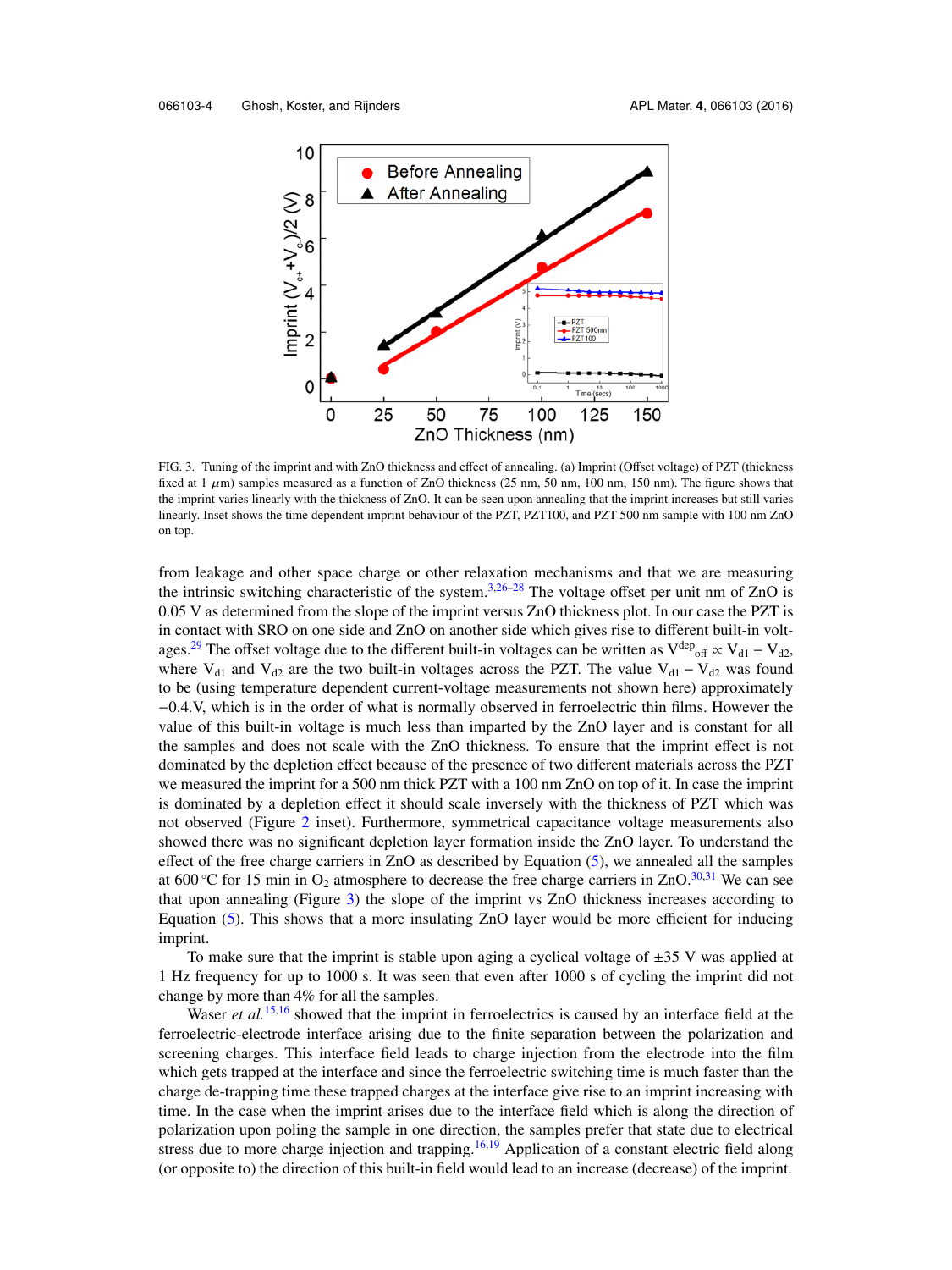

FIG. 4. Stability of the imprint with aging. Stability of the imprint for all the samples with aging. Inset shows the evolution of the imprint for PZT100 upon application of a constant field along the direction of the imprint, the decrease in imprint with voltage shows that the direction of the imprint induced by the ZnO layer is opposite to that of the interface field.

To test the role of the above mechanism, we investigated how the imprint evolves with time and also the effect of a constant voltage along the direction of the imprint on the voltage shift. In Figure 4 we can see that for all the samples the imprint remains almost constant with time with which shows that the imprint is very stable to the effect of interface field. In Figure 4 inset we show that for PZT100 the application of a constant voltage leads to a very small change in the imprint as compared to the 0 V as a function of aging time. As a matter of fact, it is seen that the imprint actually decreases with time, indicating that the direction of the induced imprint is opposite to the direction of the interface field. Similar trends were also observed for all the PZT25 and PZT50 but for PZT0 the imprint increased with time as was also observed by Waser *et al.*<sup>15</sup> These observations show that the role of interface screening in inducing imprint is very small compared to that induced by the ZnO layer. Also, the imprint induced by interface field increases with increase in temperature which was not observed in our case, on the contrary the imprint increased with decrease in temperature (the results based on the temperature and frequency dependency of the hysteresis loop have been analysed in terms of nucleation and growth of domains and will be reported elsewhere).

In conclusion, we have shown that the imprint in a ferroelectric can be controlled and analyzed by the underlying mechanism behind this phenomenon. Control of ferroelectric imprint is necessary for FeFET which has very short retention time as well as for RRAM based kinetic memories where it is necessary to make one state more stable than the other. Moreover, tunable imprint in a ferroelectric, which is also stable over time, can lead to higher figures of merit and stable performance in energy harvesters. Our results have shown that the imprint or the offset voltage is directly proportional to the thickness of the ZnO layer thickness.

This work is supported by NanoNextNL, a micro and nanotechnology consortium of the Government of the Netherlands and 130 partners.

<sup>2</sup> C. A. Paz De Araujo, L. D. McMillan, B. M. Melnick, J. D. Cuchiaro, and J. F. Scott, Ferroelectrics 104(1), 241–256 (1990).

<sup>&</sup>lt;sup>1</sup> S. Mathews, R. Ramesh, T. Venkatesan, and J. Benedetto, *Science* 276(5310), 238–240 (1997).

<sup>3</sup> J. F. Scott, *Ferroelectric Memories* (Springer Science & Business Media, 2000).

<sup>4</sup> W. Shockley, Proc. IRE 40(11), 1365–1376 (1952).

<sup>5</sup> Y. Watanabe, Appl. Phys. Lett. 66(14), 1770 (1995).

<sup>6</sup> S. Y. Wu, Ferroelectrics 11(1), 379–383 (1976).

<sup>7</sup> T. Choi, S. Lee, Y. Choi, V. Kiryukhin, and S.-W. Cheong, Science 324(5923), 63–66 (2009).

<sup>8</sup> D. S. Jeong, R. Thomas, R. Katiyar, J. Scott, H. Kohlstedt, A. Petraru, and C. S. Hwang, Rep. Prog. Phys. 75(7), 076502 (2012).

<sup>&</sup>lt;sup>9</sup> A. Ghosh, G. Koster, and G. Rijnders, "Multi-stability in bi-stable ferroelectric materials towards adaptive applications," Adv. Funct. Mater. (to be published).

<sup>10</sup> J. Hoffman, X. Pan, J. W. Reiner, F. J. Walker, J. P. Han, C. H. Ahn, and T. P. Ma, Adv. Mater. 22(26-27), 2957–2961 (2010).